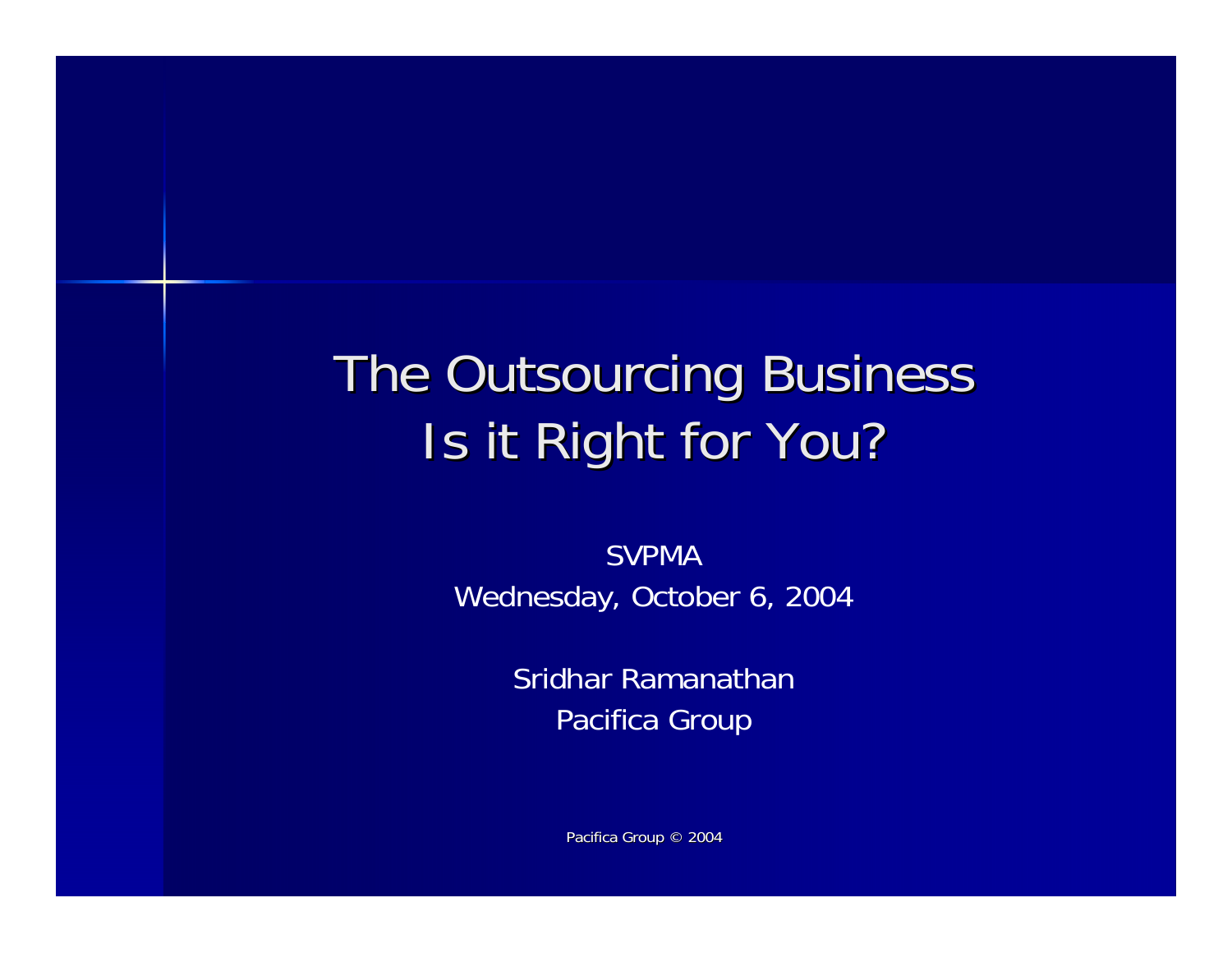# **Agenda**

- **C n** Outsourcing definition
- **Contract Types of outsourcing**
- **C E** Customer/Vendor perspectives
- **Business Considerations**
- **Contract Product Management Implications**
- **Resources**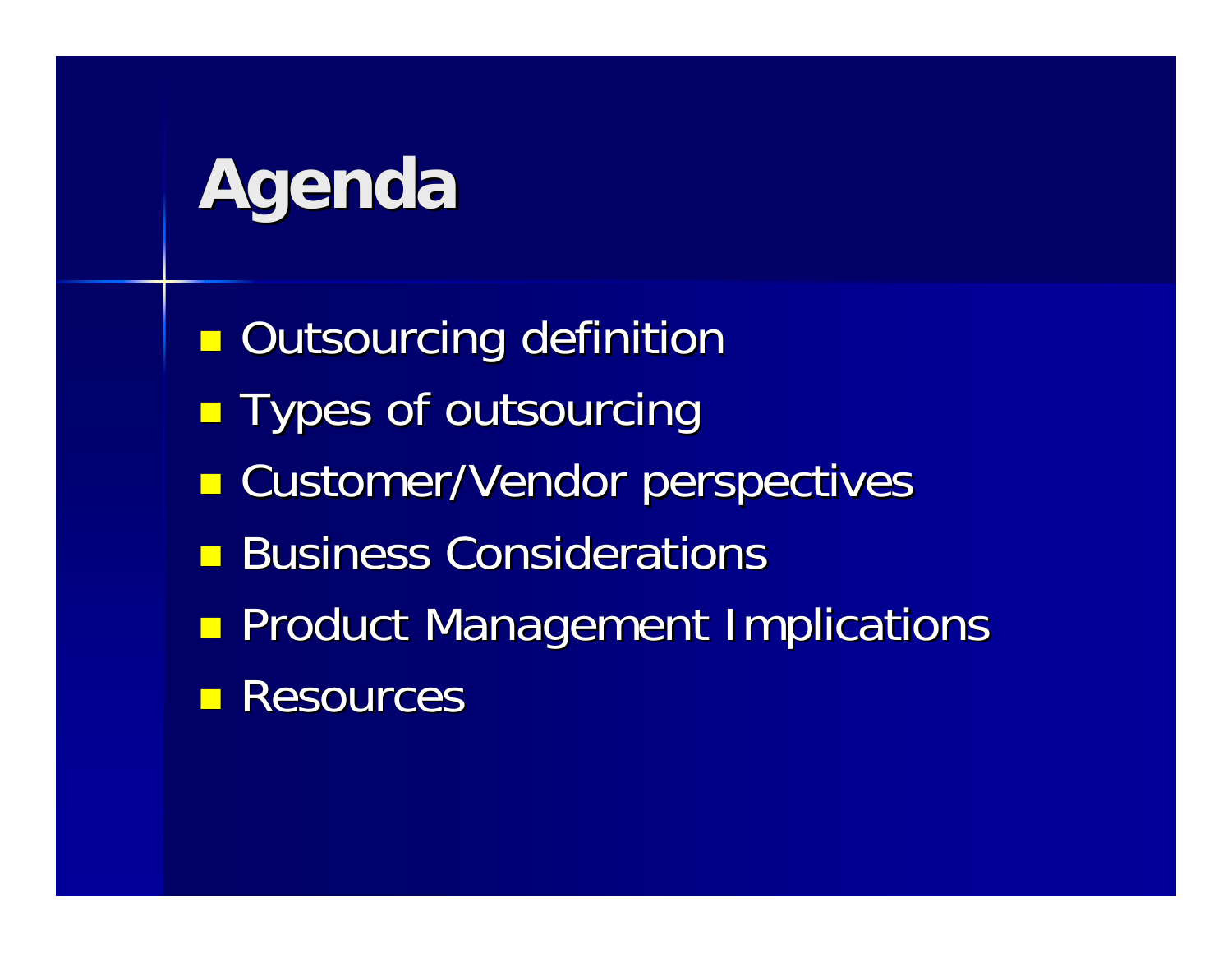# **Defining Outsourcing**

"Outsourcing, a contractual relationship between two or more parties for the ongoing management (and in many cases the improvement) of infrastructure or business processes" --ITSMA

[Source: ITSMA paper "Buyer Views on Out](http://www.itsma.com/research/pdf_free/ITSMA_F008sum.pdf)sourcing and Offshoring"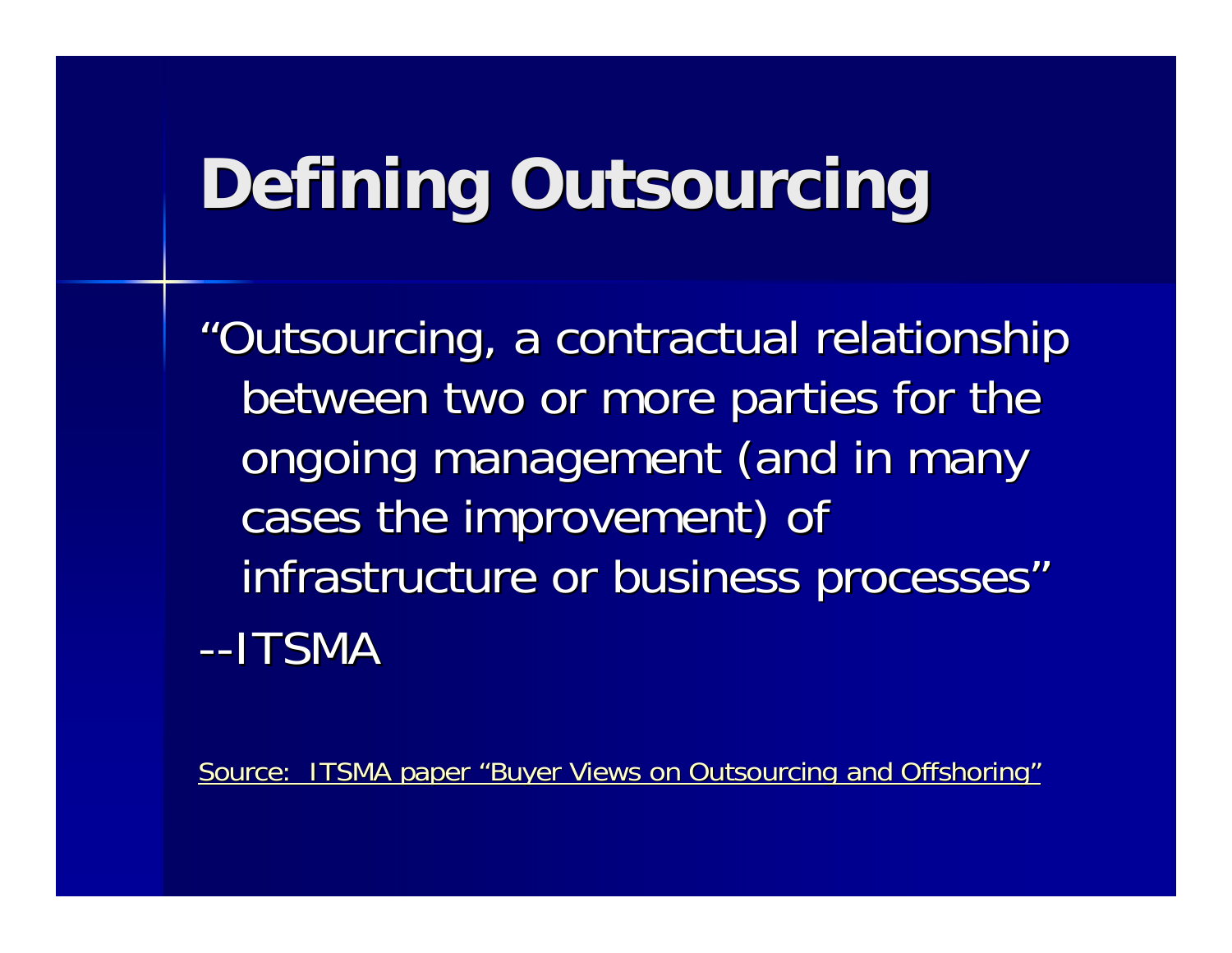# **Types of Outsourcing Types of Outsourcing**

| <b>Type</b>                          | <b>Example</b>                           |  |  |
|--------------------------------------|------------------------------------------|--|--|
| <b>Applications Outsourcing</b>      | ERP Outsourcing (e.g. mySAP)             |  |  |
| <b>Business Process Outsourcing</b>  | EDS' HR Services (payroll, benefits)     |  |  |
| <b>Infrastructure Outsourcing</b>    | <b>HP Desktop Management Services</b>    |  |  |
| <b>Application Service Providers</b> | Salesforce.com, CRM on Demand            |  |  |
| <b>IT Utility Services</b>           | <b>Critical Path's Managed Messaging</b> |  |  |
| <b>Internet Service Providers</b>    | Savvis hosting services                  |  |  |

*Note: onshore/offshore is a separate decision from insource/outsource*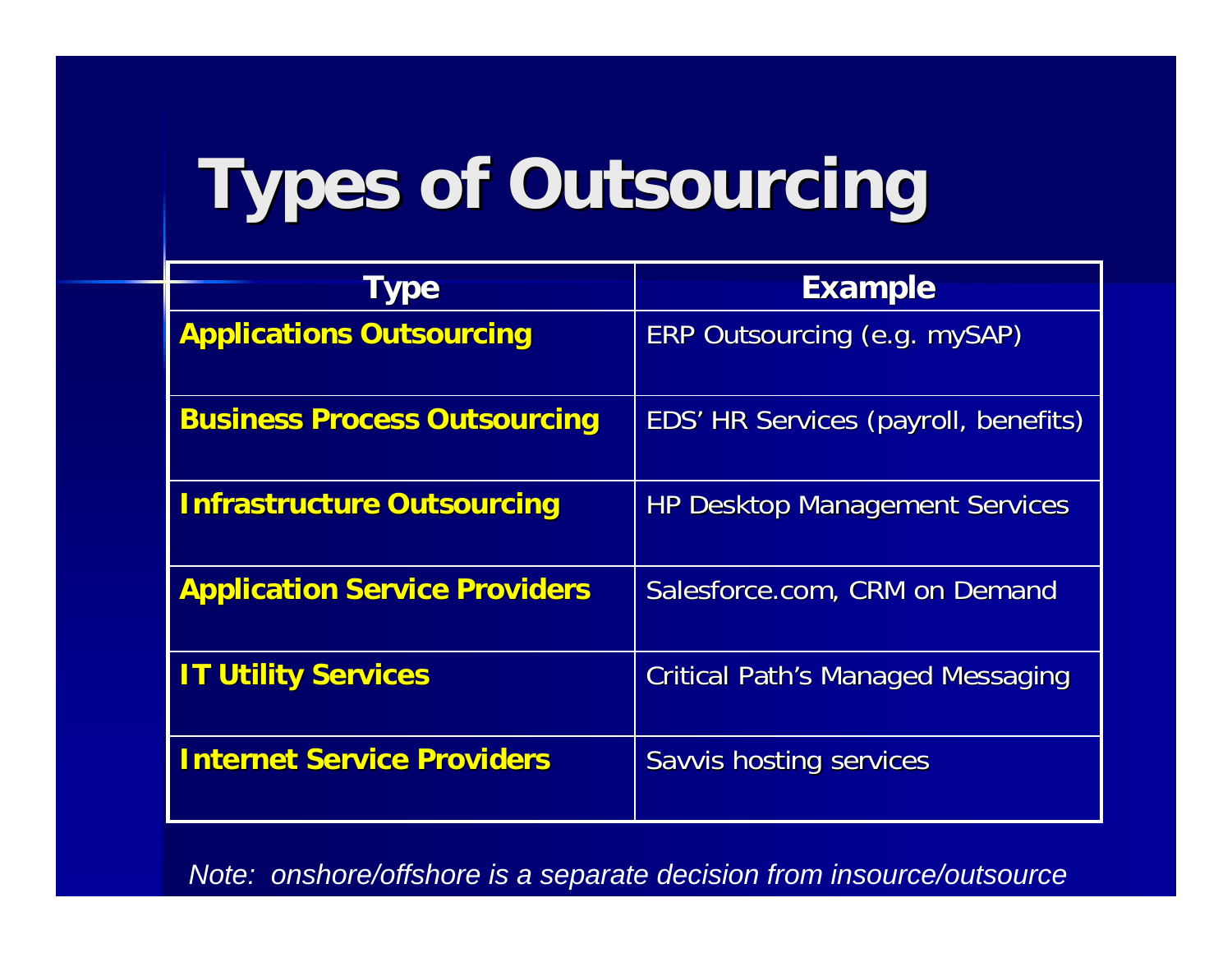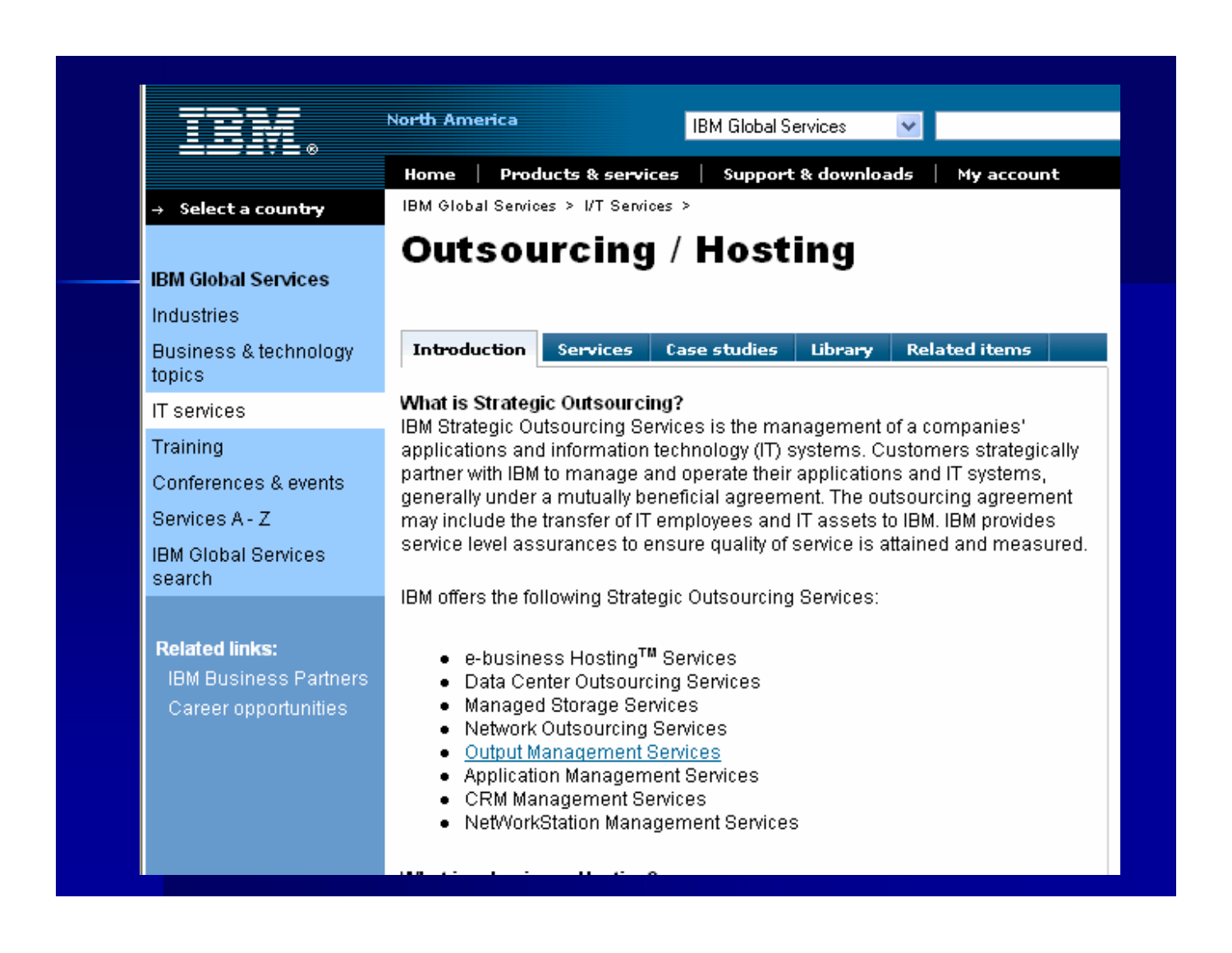### **Why Outsource? Why Outsource?**

- **C - Access to expertise; focus on core** competency
- **C** ■ gain time-to-market
- **Contract n** increase operational efficiency
- **Contract n** Manage risk/change over time
- **Reduce/contain cost**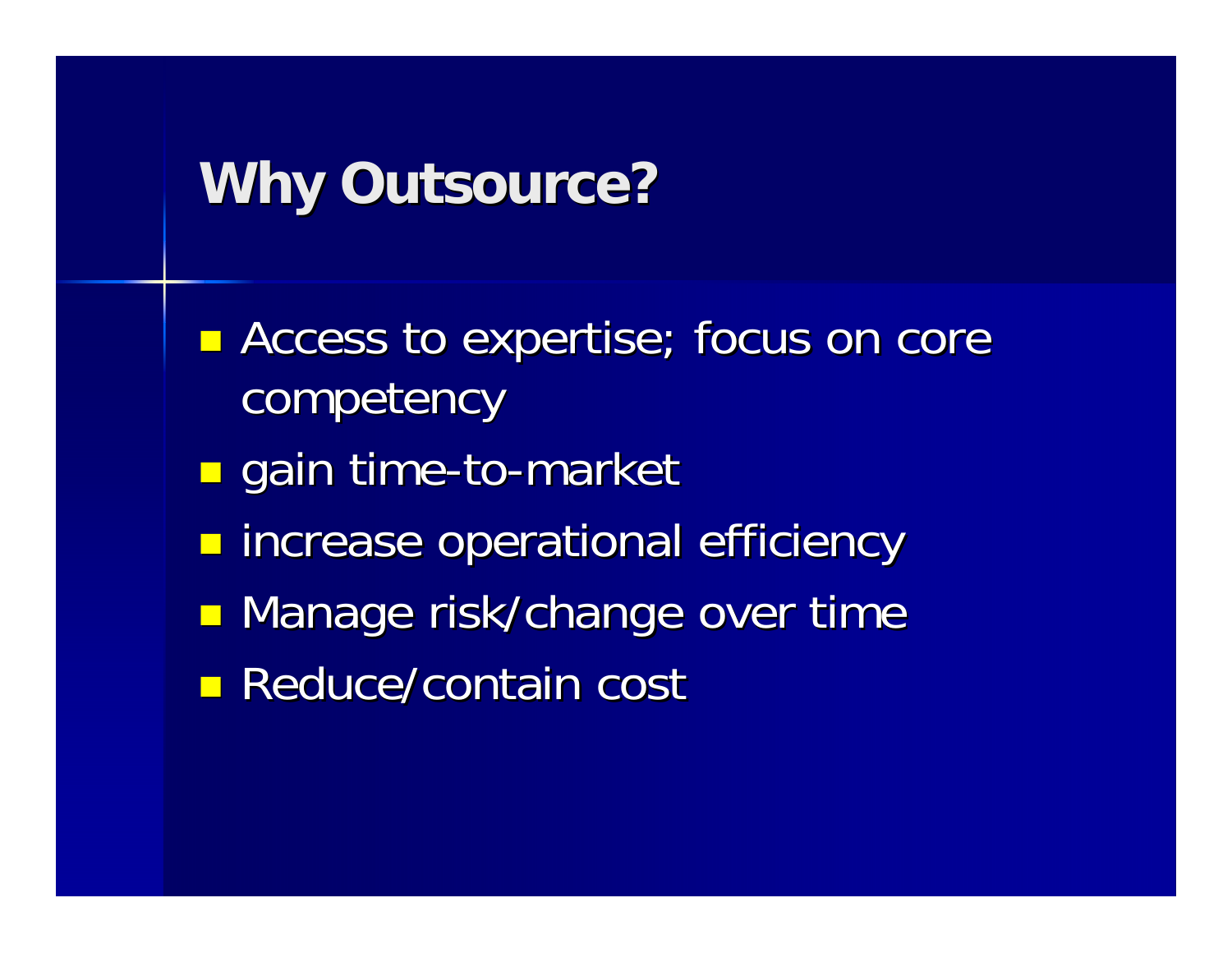## **Pros– The Customer Perspective The Customer Perspective**

More reasons...

- **Contract E** Competition is doing it
- **C n** Move big ticket asset purchases off the balance sheet to expense
- **Contract E** Scale; grow the business without scaling costs commensurately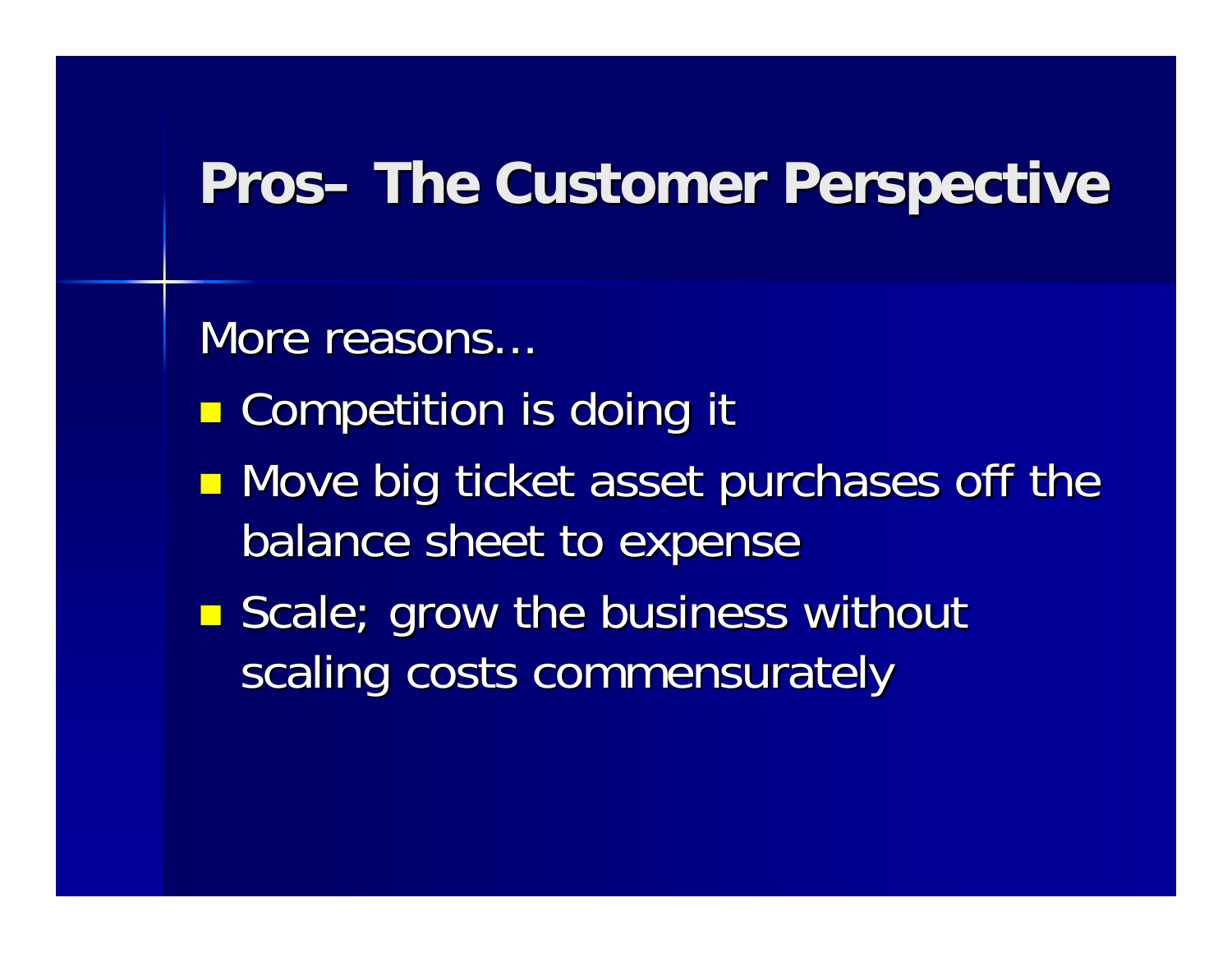### **Cons-The Customer Perspective**

- **Contract n** Cost savings may not meet expectations; expensive change orders arising from service levels can account for a huge fraction of the bill
- **C Service levels might not meet** expectations
- **Contract Switching outsourcers is painful;** divorces can be ugly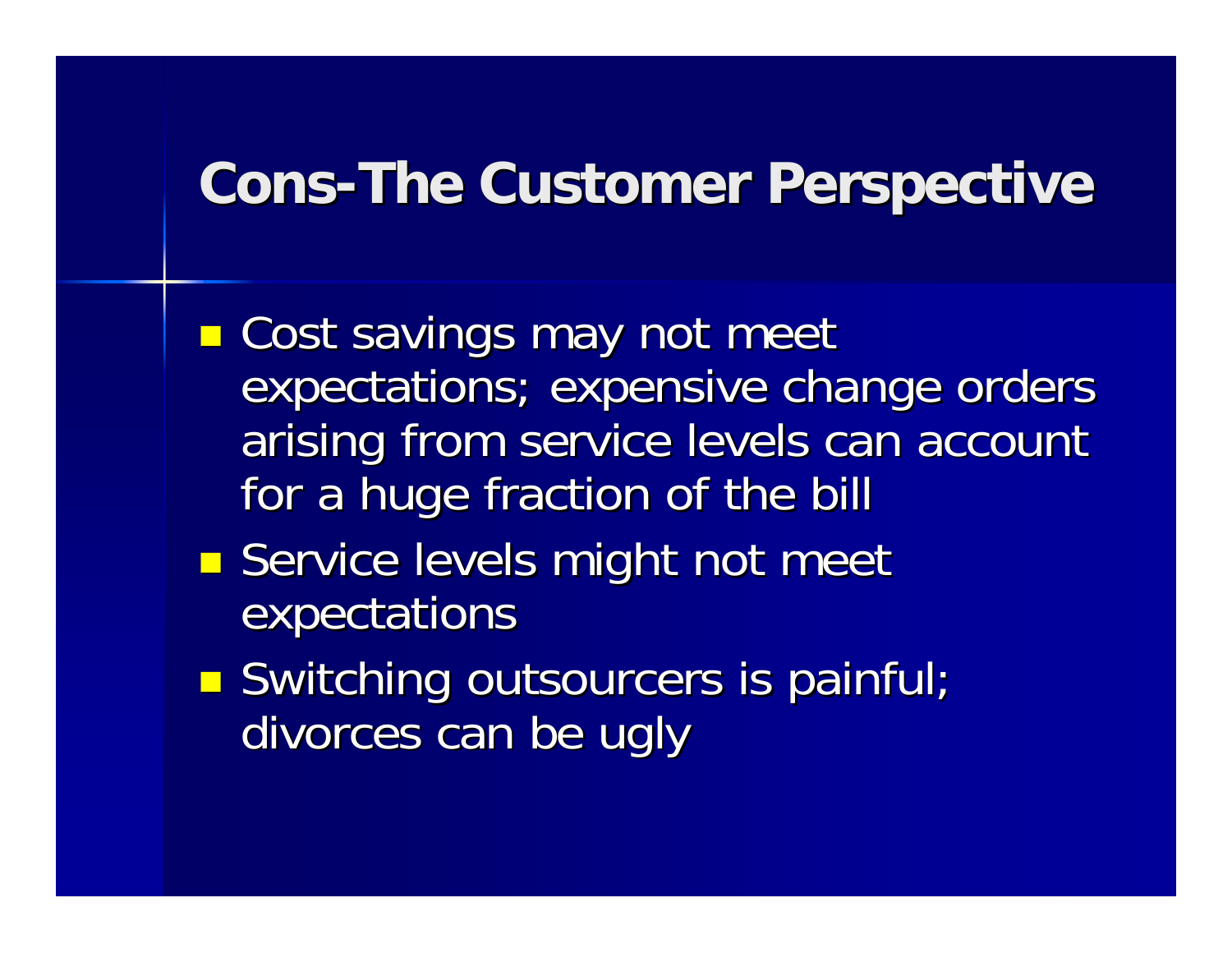## **Pros- The Vendor Perspective The Vendor Perspective**

- **Recurring/predictable revenue and reduced** selling costs due to 2-10 year contract terms
- $\blacksquare$  Add more value to customers and command a bigger share of your customer's wallet
- **E** Keep competition at bay
- $\blacksquare$  High switching costs could yield higher margins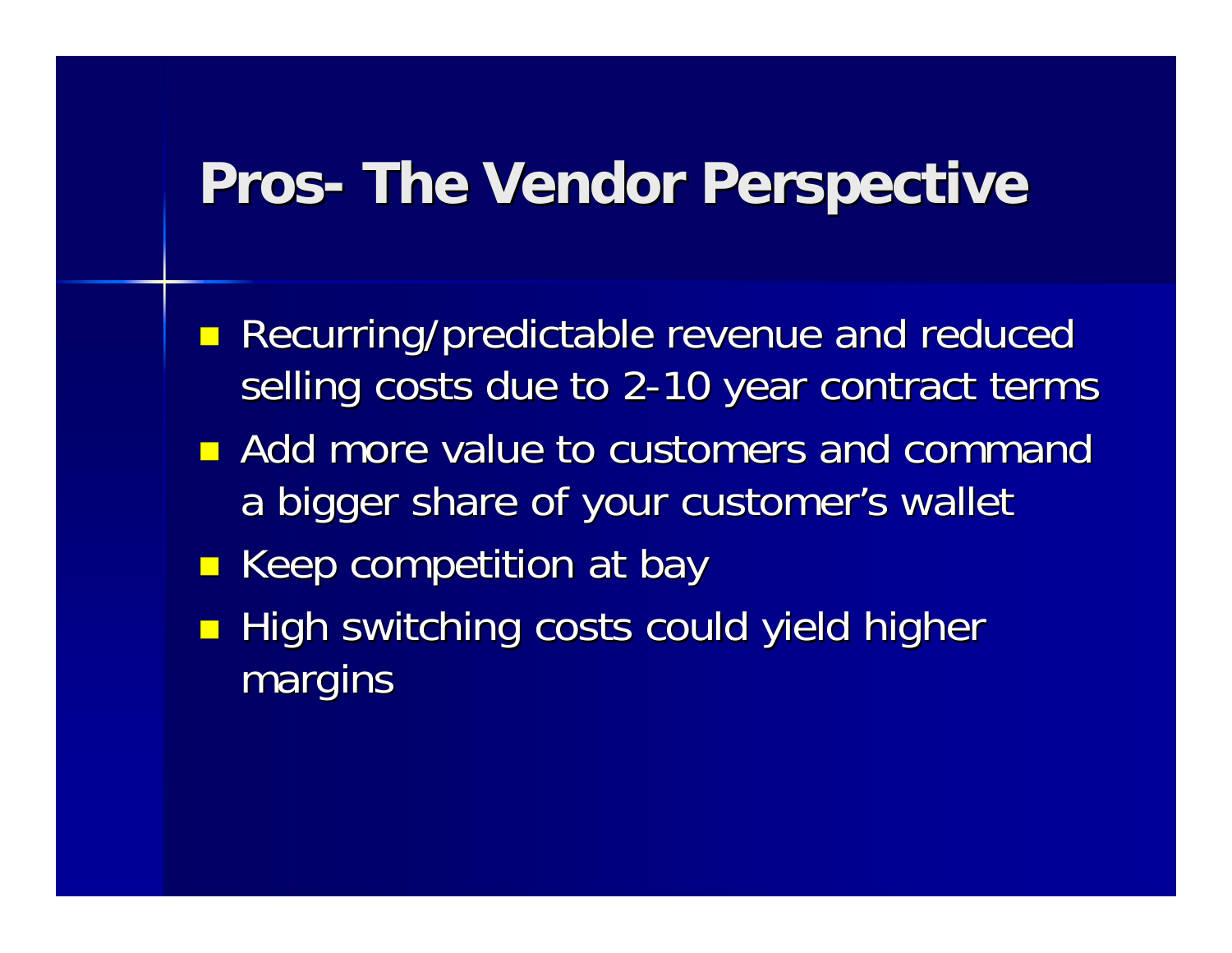## **Cons- The Vendor Perspective The Vendor Perspective**

- **E** Can become a big diversion from current business model
- **Balancing operational efficiency with** customer relationship can be tough; most software businesses emphasize volume not maximizing customer value
- **Potentially large capital and human** resources to build up capability
- **Exiting bad business is painful**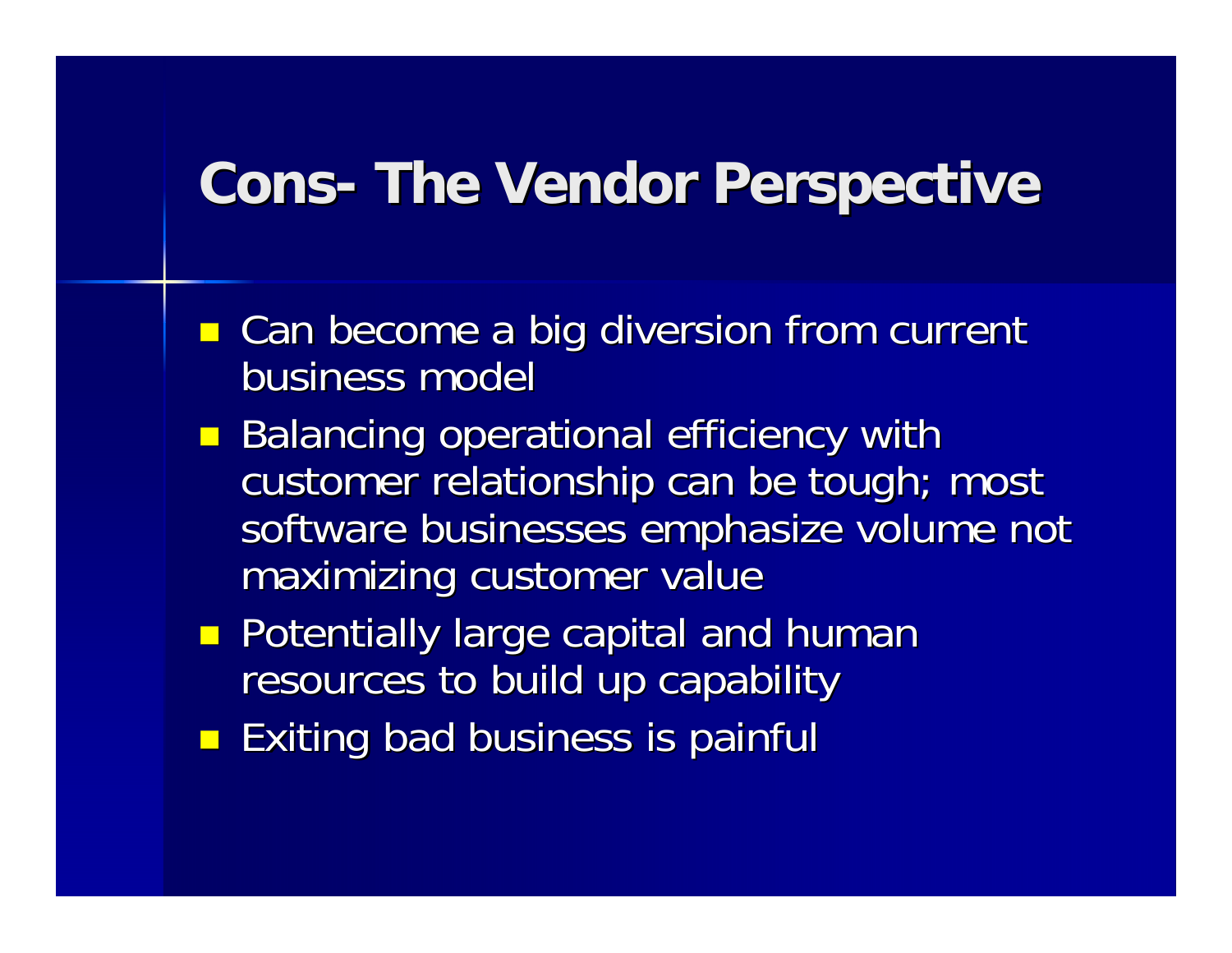#### **Vendor Example – Toolwire**



#### **LIVELARS FOR ENTERPRISE TRAINING**

LiveLabs for Enterprises is a hosted training solution that automates the delivery of lab environments for classroom training (virtual, onsite, and third-party). LiveLabs provide training organizations with greater flexibility and efficiency, making training programs more successful -- growing revenue, reducing costs, and improving student satisfaction.

#### **CENTRALLY MANAGED ONLINE TRAINING ENVIRONMENT**

LiveLabs for Enterprises consolidates and centralizes the lab infrastructure in a managed, world-class data center facility. Since this infrastructure is accessible from anywhere, this results in several advantages:

- · Significant reduction in hardware expense (server consolidation, lower maintenance costs and higher utilization of equipment)
- . No overhead for associated hardware and IT- this expense alone can represent 20% of the total cost of ownership for hardware and is totally outsourced
- Respond to changes in demand (class cancellations, etc.) instantly
- . Take advantage of idle capacity for internal and partner training
- . No client-side requirements (e.g. memory, processor, etc.) other than an internet connected web-browser
- No shipping costs
- Easier to support and maintain
- . Update once, globally -- updates at the data center becomes available everywhere, instantly, without delay

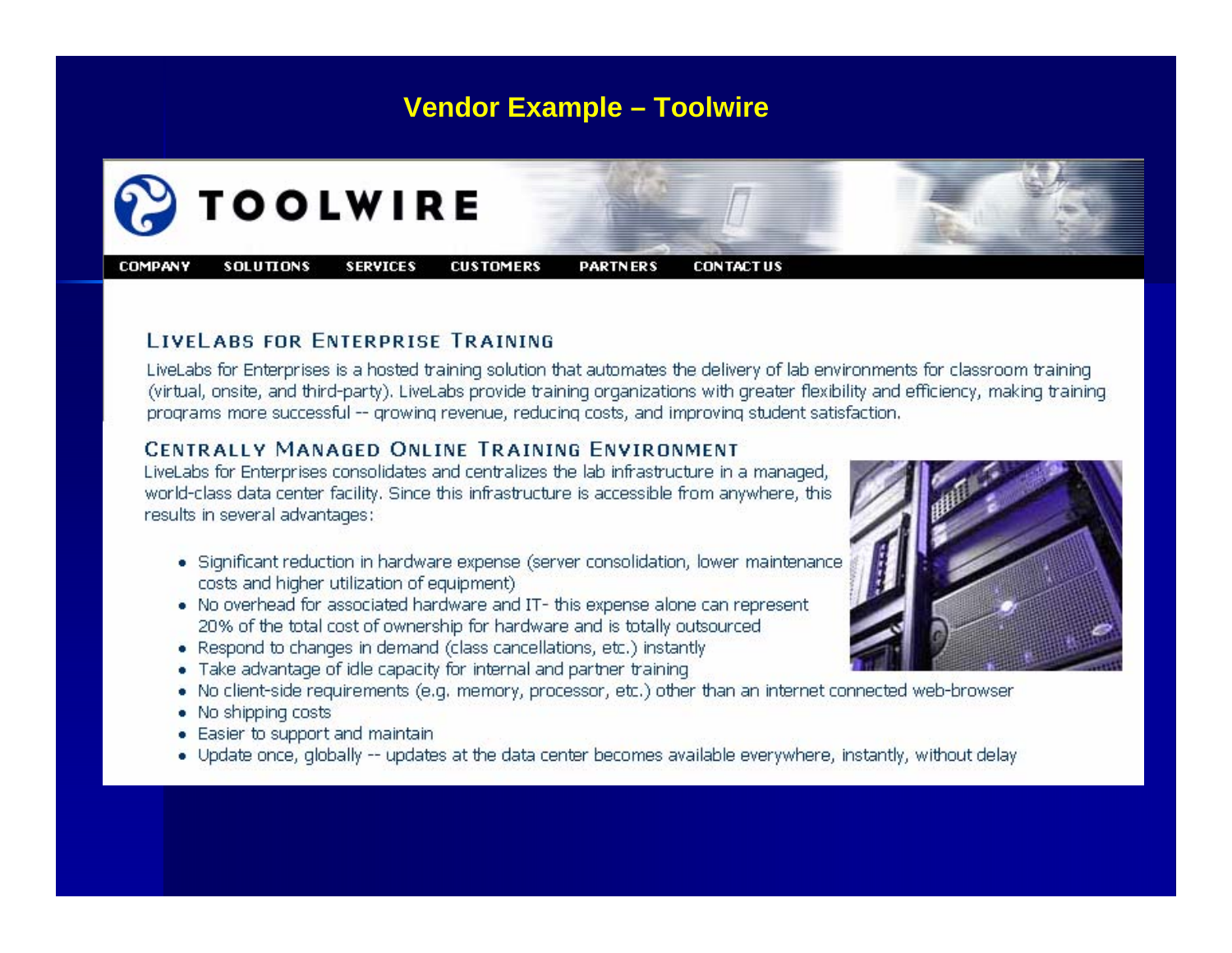## **Evaluation Criteria Evaluation Criteria**

- **1. Can we make money?**
- **2. Can we deliver? Can we deliver?**
- **3.** Is the risk/reward acceptable?
- **4. Does it fit with our strategy?**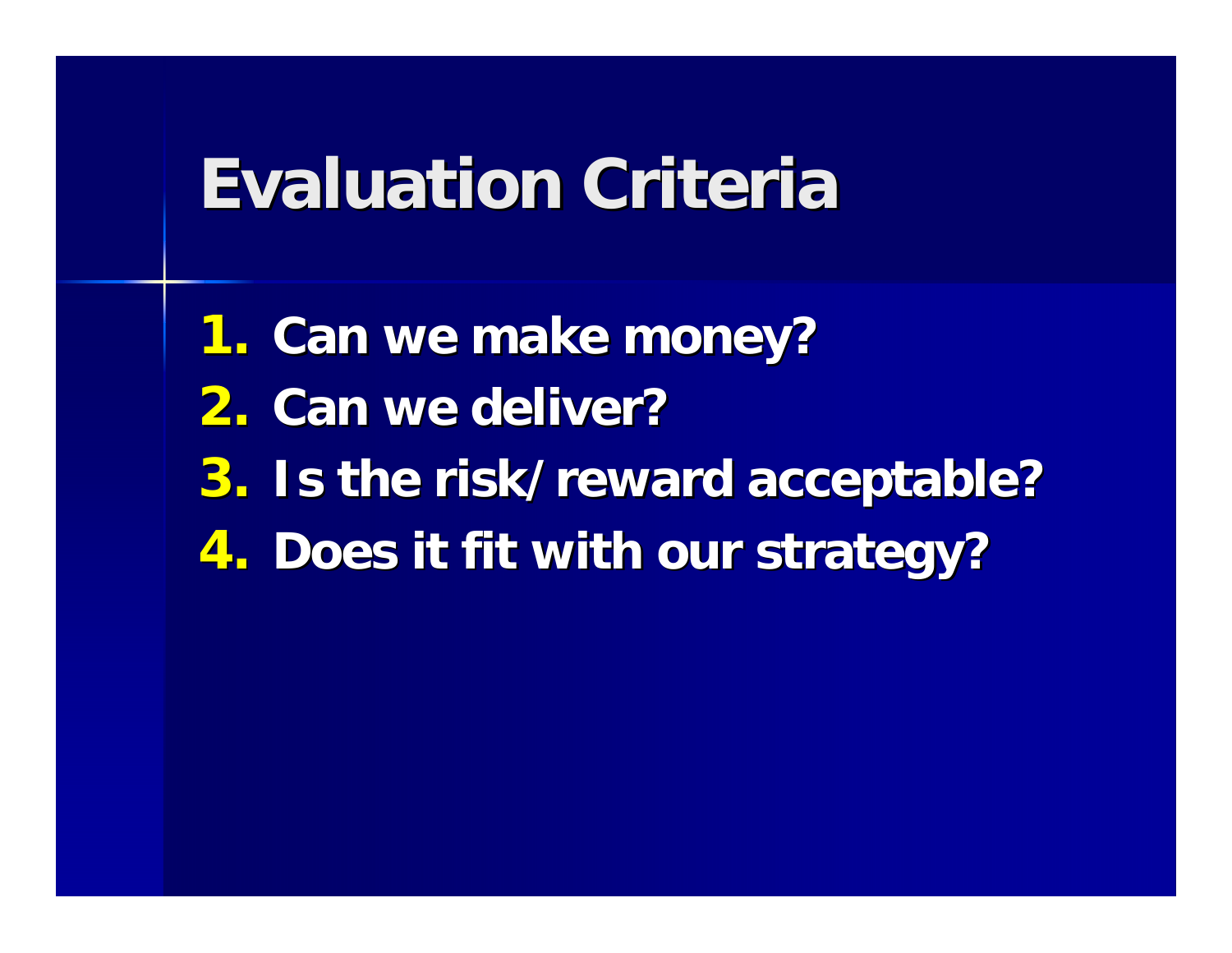### 1. Can we make money?

- e<br>Santa Leading IT outsourcers make over 40% Leading IT outsourcers make over 40% gross margin on multi-year contracts.
- e<br>Santa Will you have operational efficiencies, cost advantages, process maturity, and scale?
- e<br>Santa Can you drive down costs (labor, capital, software, etc.) while delivering flawlessly against service levels for annuity revenue?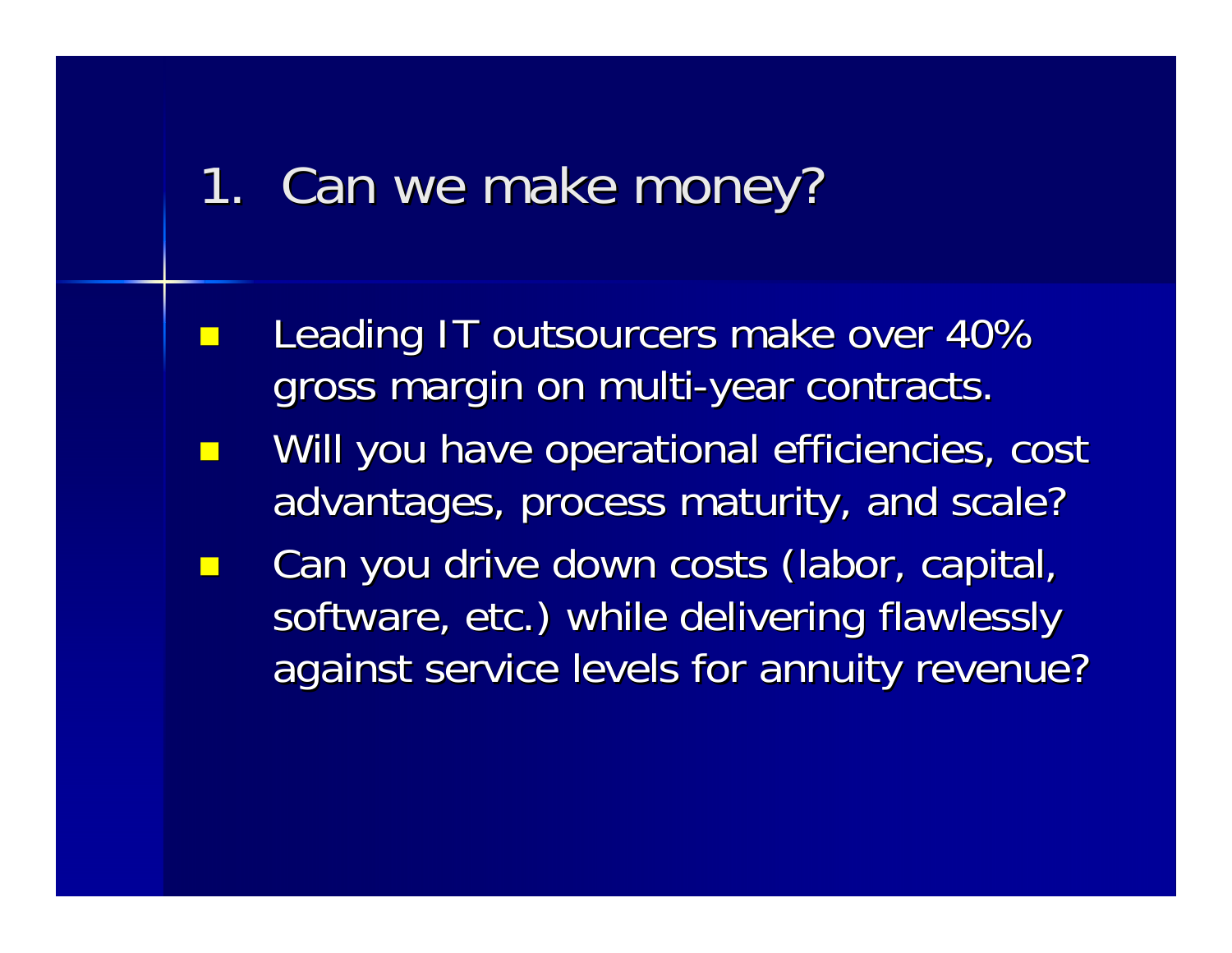## 2. Can we deliver?

- **Example Emphasis on value more than volume**
- **It's a trusted relationship. Customers will** escalate to CEO fast if something breaks.
- **How well can your team can deliver against** tightly specified service level agreements.
- **Do you have enough instrumentation to** proactively avoid disasters? proactively avoid disasters?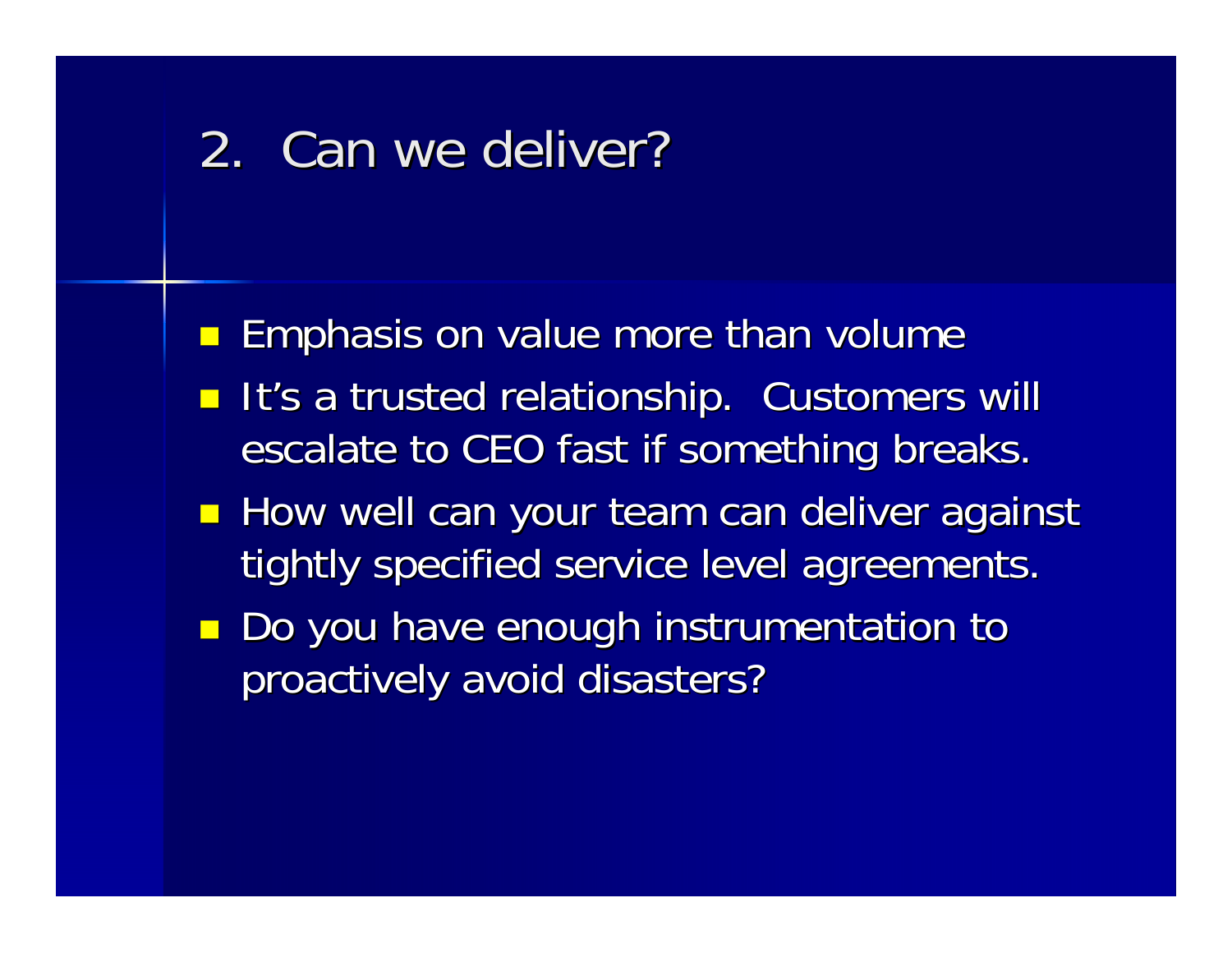### 3. Is the risk/reward acceptable? 3. Is the risk/reward acceptable?

- **Outsourcing relationships are all about** managing risk. Leaders quantify risk and pricing it into the contract directly. pricing it into the contract directly.
- **For example, are you getting paid enough** to deliver five 9's availability globally?
- Has your legal team reviewed the liabilities?
- Do you have mutual responsibilities/ accountabilities built into the contract?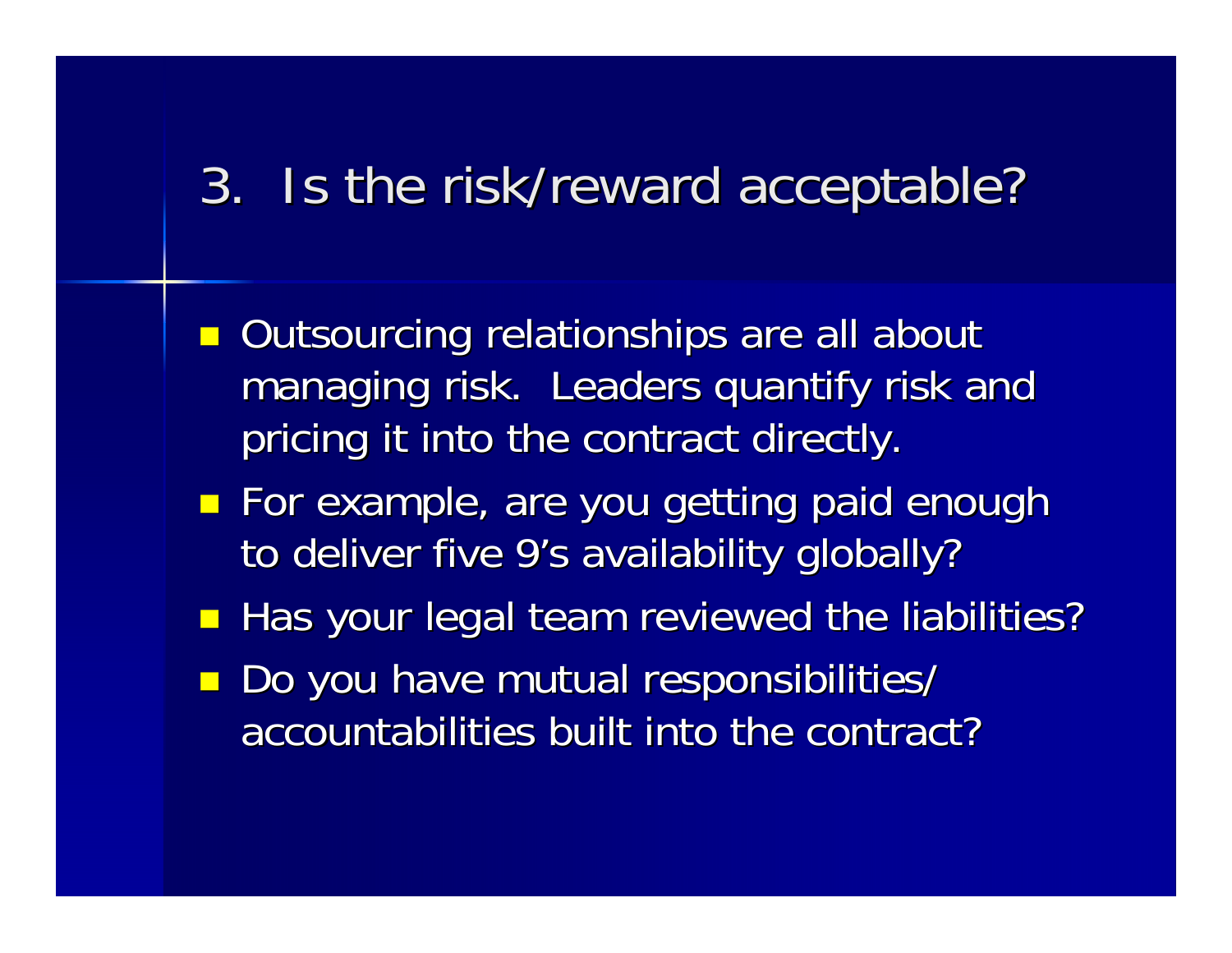### Does it fit with our strategy?

- **P** You will need new roles: sales specialists, pursuit teams, delivery/operations, finance, pricing analysts, contracts, and HR.
- **Are you willing to institute rigorous** processes and metrics to reward behaviors?
- **It's a big cultural shift from maximizing** volume to maximizing value with a few.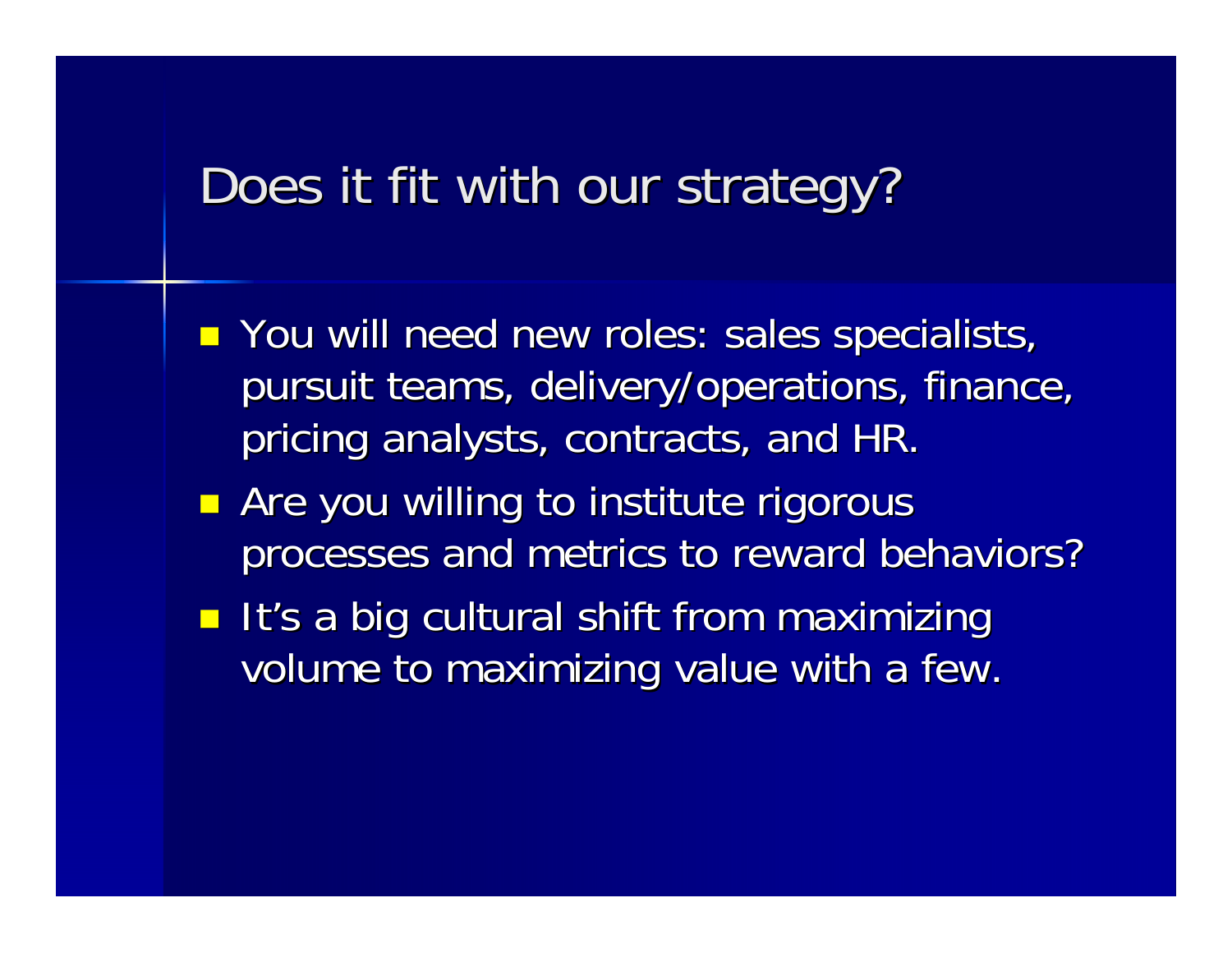#### **Vendor Example – GlassHouse Technologies**

### **O**CLASSHOUSE

THE GLOBAL LEADER IN INDEPENDENT STORAGE SERVICES



#### **OUR SERVICES**

#### **OPERATIONAL SUPPORT**

OVERVIEW **STRATEGY** DESIGN & IMPLEMENTATION OPERATIONAL SUPPORT CUSTOMER SUPPORT SERVICES

GlassHouse Operational Support Services ensure client backup and recovery operations are running efficiently and effectively. Through an in-depth evaluation of the client's environment, our consultants stabilize and optimize operations, applying standard operating procedures to ensure peak effectiveness.

Remote monitoring services provide increased visibility into your day-to-day operations, while onsite services deliver quick and efficient management of assets, changes and events. GlassHouse Operational Support Services ensure critical data is successfully backed up and recoverable, optimize existing storage environments and apply standard operating procedures and controls.

#### **Our Expertise**

Archiving **Availability** Backup and Restore **Business Continuity** Change Management Compliance **Database** Recoverability Disk Technology eMail Archiving Integration **Information Lifecycle** Management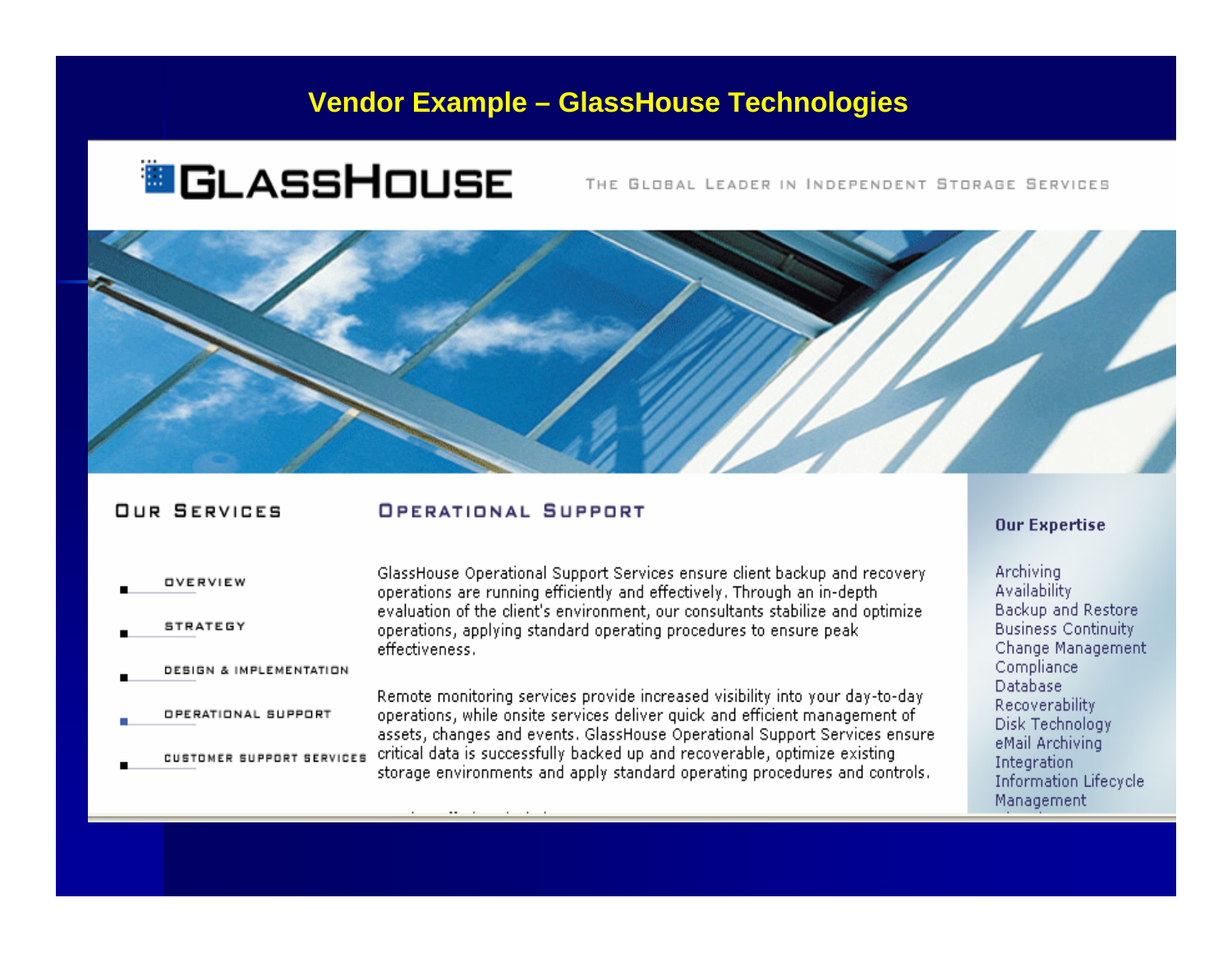# **Outsourcing is a deeper relationship relationship**

|                                                                   | Software<br><b>Support</b> | Hosted/<br><b>OnDemand</b> | <b>Outsource</b><br>Option |
|-------------------------------------------------------------------|----------------------------|----------------------------|----------------------------|
| <b>Service level agreement</b>                                    |                            |                            |                            |
| <b>Incident management</b>                                        |                            |                            |                            |
| 7x24 coverage                                                     |                            |                            |                            |
| Updates/upgrades                                                  |                            |                            |                            |
| <b>Proactive ongoing change</b><br>management                     |                            |                            |                            |
| Design, build and run a<br>specific IT/Business<br><b>Process</b> |                            |                            |                            |
| Transfer of assets/people                                         |                            |                            |                            |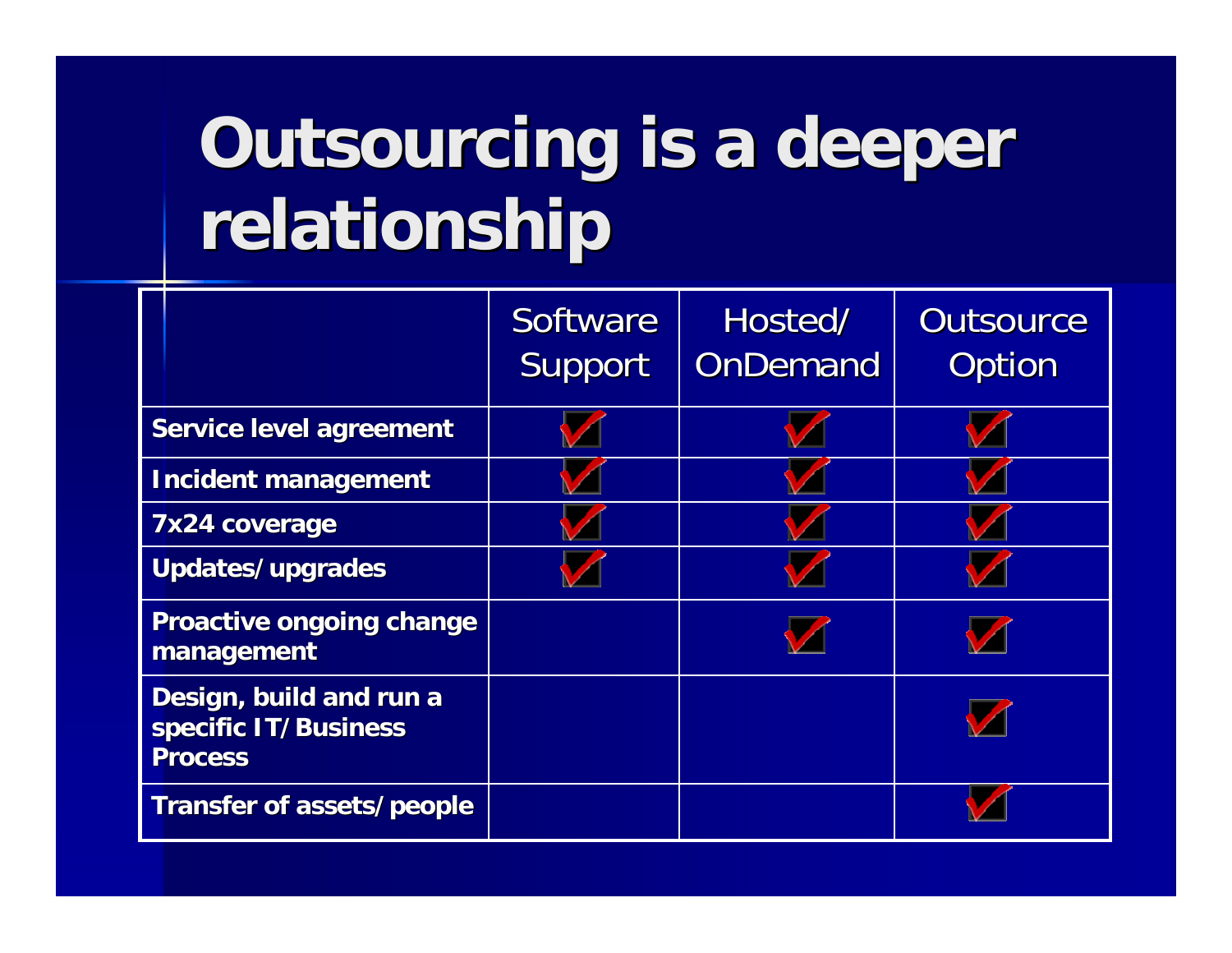## **Pricing & Terms Pricing & Terms**

### **Software Business Software Business**

- $\blacksquare$ 1 year
- $\Box$ EULA
- $\Box$  $\blacksquare$  Right-to-use license & support as %
- **Pricing on seats**

#### $\blacksquare$ Customer bears all risk

### **Outsourcing Business**

■ 2-10 years

SLA

- $\blacksquare$  Contracted monthly fee plus change orders
- $\textcolor{red}{\blacksquare}$  Pricing on servicing  $\textcolor{red}{\#}$ servers, users, messages, or CPU/storage capacity...
- **B** Shared Risk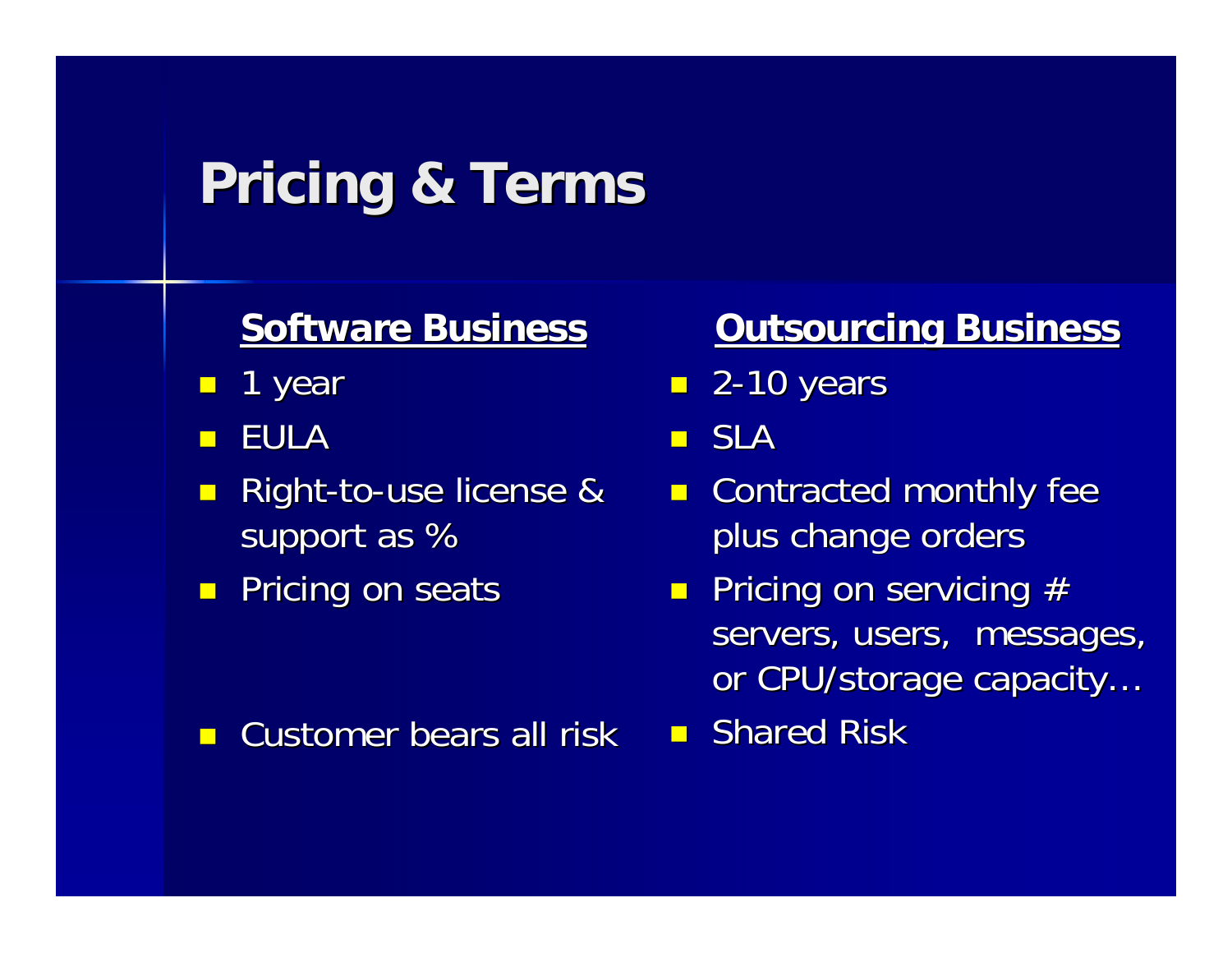### **Product Management Implications Product Management Implications**

### **Software Business Software Business**

- $\Box$ Product definition
- $\blacksquare$ Development & launch process
- $\blacksquare$ Team is Marketing, PM, Engineering & Support
- $\blacksquare$ Customer acquisition

 $\blacksquare$ **<u>Relationate</u>** 

### **Outsourcing Business**

- $\blacksquare$  Service description
- $\blacksquare$ Change management process
- $\blacksquare$  Team incl HR, Legal, Finance, Pricing Analyst
- **E** Customer retention/ expansion
- $\blacksquare$ Copy/leverage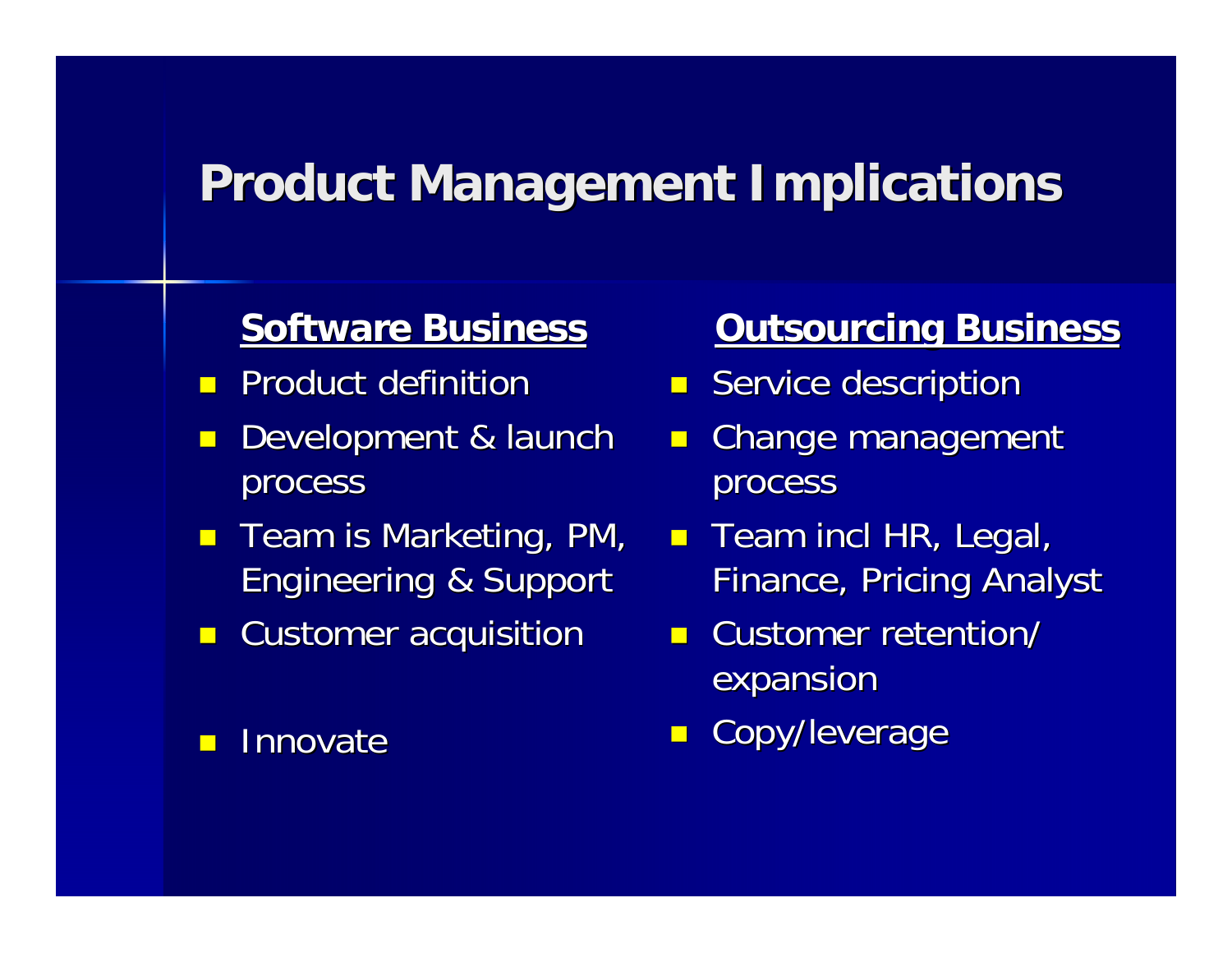## **Resources Resources**

- **EXTEE CIO magazi[ne articles](http://www.darwinmag.com/read/060103/risk.html) (excellent one on<br>magazine articles (excellent one on<br>quantifying [risk/return](http://www.darwinmag.com/read/060103/risk.html))** quantifying risk/return)
- BPO[-Forum](http://www.bpoforum.org/)
- e<br>Santa [ITSMA](http://www.itsma.com/research/abstracts/f008.htm) –– Buyer Views on Outsourcing
- **Norgan-Chambers whitepapers (dated but goo[d\)](http://www.morgan-chambers.com/)**
- **Service Service** [Whitepaper](http://www.capgemini.com/outsourcing/index.shtml)[s at](http://www.hp.com/hps/index_managed.html) ven[dor s](http://www-1.ibm.com/services/us/index.wss/it/so/a1000414)ites(e.g. [CSC](http://www.csc.com/solutions/applicationoutsourcing/), [EDS](http://www.eds.com/services_offerings/so_bpo_overview.shtml), [CapGemini](http://www.capgemini.com/outsourcing/index.shtml), HP and IBM)
- **Gartner and Forrester research notes**